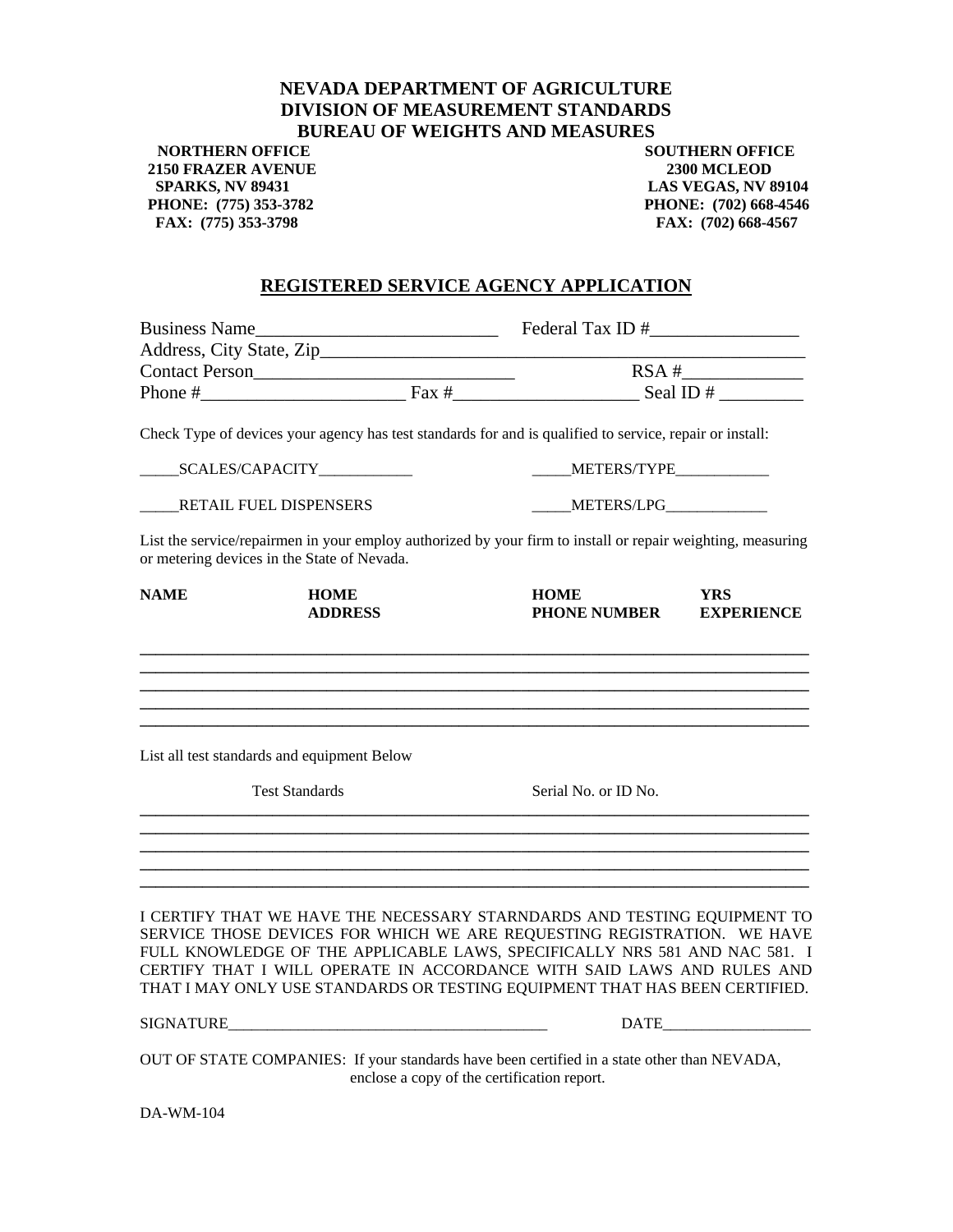## **REQUIREMENTS TO BECOME A REGISTERED SERVICE AGENCY**

1. Submit an application form and appropriate fees.

The fees are:

| • Registration of the Service Agency        | \$100.00 |
|---------------------------------------------|----------|
| • Registration of the Service Agency branch | \$100.00 |
| • Registration of each service/repairman    | \$20.00  |

- 2. Submit to the Department of Agriculture, Division of Measurement Standards, a list of certified standards or testing equipment. All standards must meet the specifications of N.I.S.T. Handbook, 105 series. These standards and equipment may be certified by the State of Nevada metrologist, or alternate sources of certification may be authorized if the certification is performed by a laboratory qualified with traceability to National Institute of Standards and Technology.
- 3. Obtain copies of National Conference on Weights and Measures Handbook 44 and publication #14.
- 4. Must be knowledgeable of applicable Nevada Revised Statues and Administrative Codes.
- 5. Complete child support form #DA-WM-CSI principal only.
- 6. Fill out Placed-In-Service reports completely, when submitting to the Weights and Measures office and within 24 hours.